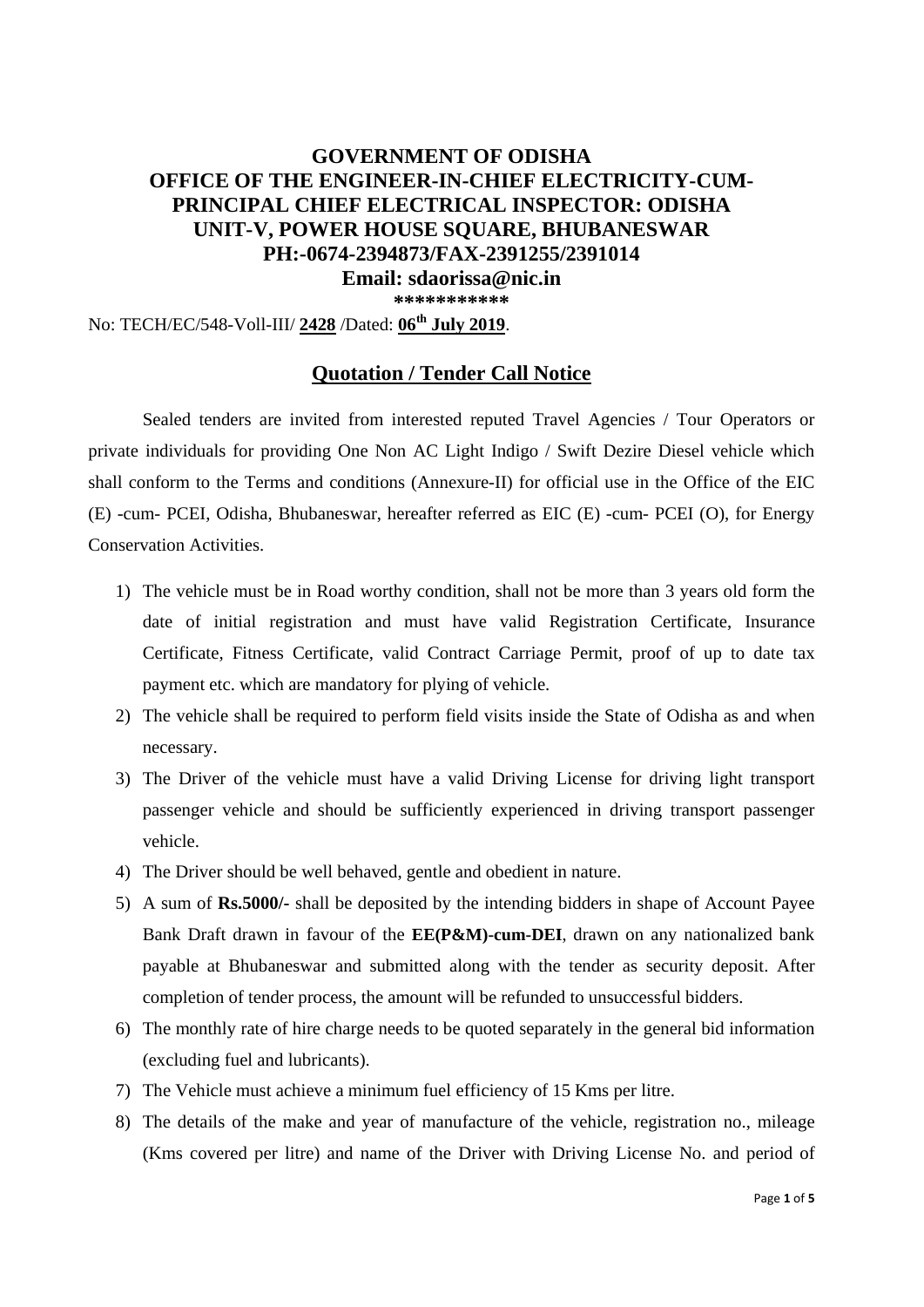validity should be specifically provided in the general bid information to be furnished with the Quotation/Tender (Annexure-III).

- 9) The Quotation completed in all respect should reach the undersigned on or before **19.07.2019 by 13.00 Hrs** and shall be opened on the same day at **16.00 Hrs** in the presence of the bidders or their authorized representatives if any.
- 10) The application form of quotation / tender containing General Bid Information & Terms and conditions for Hiring of Vehicle etc. will be available with EE(P&M-cum-DEI, on payment of **Rs.100/-** (Rupees One hundred) only **From 08.07.2019** or can be downloaded from our website http://eicelectricityodisha.nic.in/ from **08.07.2019 to 19.07.2019, 1.00 PM**. In case the application form is downloaded from website, the applicant shall furnish a Demand Draft for an amount **Rs.100/-** (Rupees One hundred) only towards the cost of application along with the application.

#### 11) **Submission of the offer and selection.**

The tenderer has to quote only in the bid form as per the enclosed proforma at **Annexure-I.** Quoting in any other form or elsewhere or any other proforma will not be entertained.

- 12) The agency meeting the tender requirements and submitting the lowest monthly rate with minimum of 17 kms per one litre excluding POL shall be awarded the work.
- 13) The initial period of contract is up to March 2020 from the date of agreement. It may be extended for a further period of one year if felt necessary by EIC (E) -cum- PCEI (O), subject to satisfactory performance and on mutual consent.
- 14) After award of the work and before agreement, **the Agency has to submit the details of vehicle and the driver.** After scrutinizing **the details, an agreement will be executed** by the selected agency to supply the vehicle. In case the Agency wants to change the vehicle / driver, it is to be approved by the Officer- in- charge (Deputy Executive Engineer (EC, TR  $\&$ HR)) and only after securitization and with written permission, the vehicle / driver may be changed.

 **Sd/-**  EIC (E)-cum-PCEI, Odisha.

Memo No. \_\_\_\_\_\_\_\_\_\_\_\_\_\_ /Dated, Bhubaneswar the July 2019.

Copy to the Secretary ELBO / S.E. (T&C), STL, Bhubaneswar for information and display in their notice board for widely circulation.

EIC (E)-cum-PCEI & SDA, (O).

Copy to: Notice Board of this office.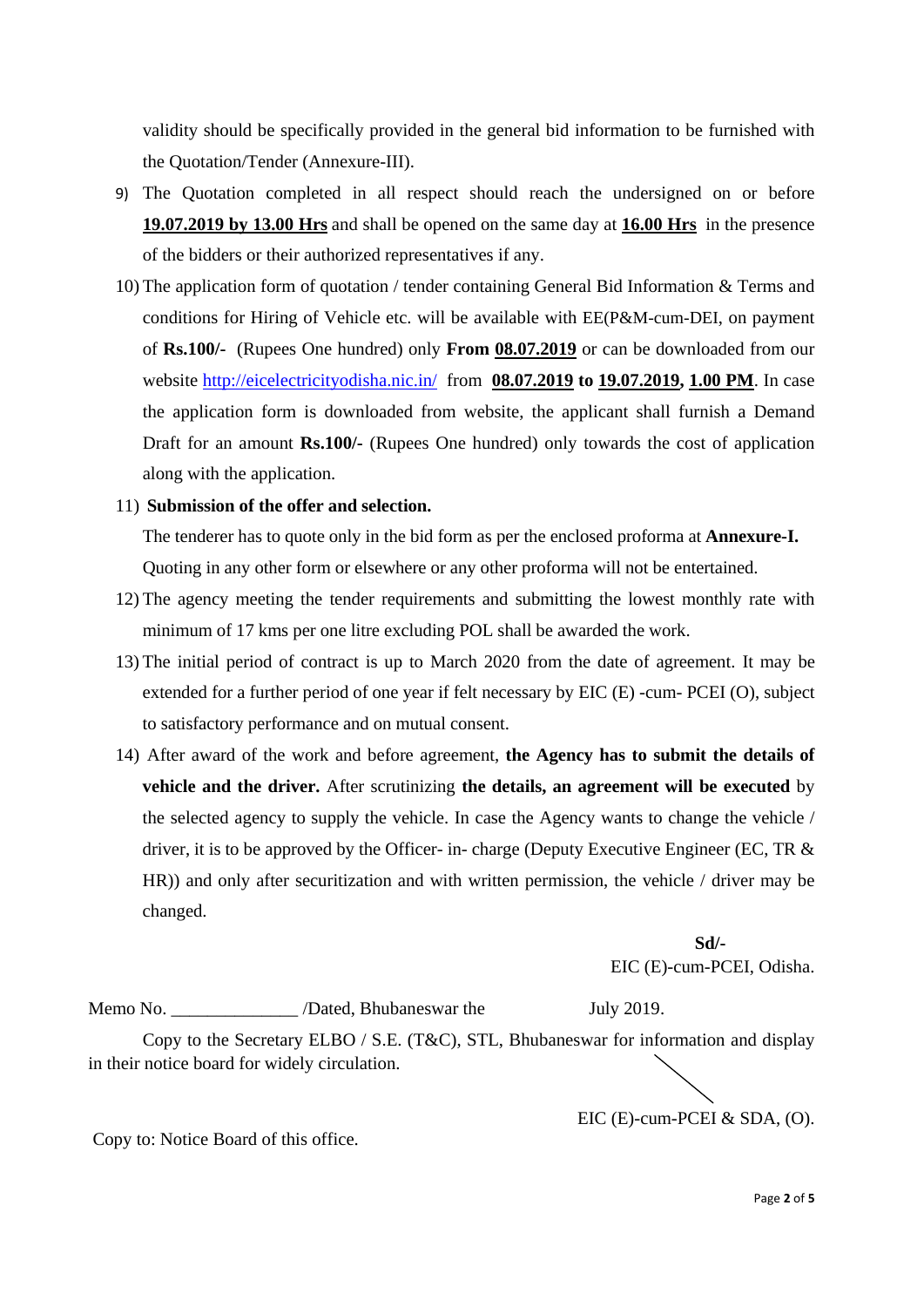#### **Annexure-I**

#### **TERMS & CONDITIONS FOR HIRING OF VEHICLES**

The following terms and conditions must be fulfilled by the successful bidder for providing a vehicle on hire on monthly rent basis.

- 1. The hired vehicles, during period of contract, shall have all necessary valid MV documents such as:- valid Registration Certificate, Insurance Certificate, Fitness Certificate, valid Contract Carriage Permit, proof of up to date tax payment etc. and D.L. of the driver available all the times. The Department/Office hiring the vehicle shall not be responsible for any damage/ loss caused to hired vehicle or loss of life / injury made to any person or damage to any property on account of use of hired vehicle any manner whatsoever. The hirer shall be responsible for all such litigation.
- 2. The Travel Agent must have the capability to provide two nos. of vehicles at a time as and when necessary with same terms and conditions.
- 3. The hire charges to be paid for monthly basis is final but does not include cost of diesel, which is to be paid separately basing on actual consumption and lubricants as per existing Government norms. All the expenditure of the vehicle towards repair, replacement of spare parts, Lubricating oil of Engine, Gear Box and differential Coolant, Tyres & Tubes, Battery etc. will be borne by the bidder.
- 4. It shall be the responsibility of the bidder to provide a good driver and the salary of the driver shall be borne by the owner. The agency will comply with all statutory provisions of law and keep office of EIC (E) -cum- PCEI (O), Bhubaneswar informed any amendment of law time to time.
- 5. In case of breakdown for reasons whatsoever the replacement of a vehicle of the same or better model shall be provided by the owner of the vehicle/bidder.
- 6. In case of the vehicle do not report regularly, the authority will be at liberty to reject the agreement and may engage vehicle from other source.
- 7. The vehicles shall report for duty for minimum of 25 days in a month.
- 8. In case of emergency, the driver will have to report for duty as per the requirement of hirer. No extra payment shall be demanded.
- 9. Monthly hire charges and reimbursements towards cost of diesel (as per actual) and lubricants (as per Govt. norms) of selected bidder will be paid in every succeeding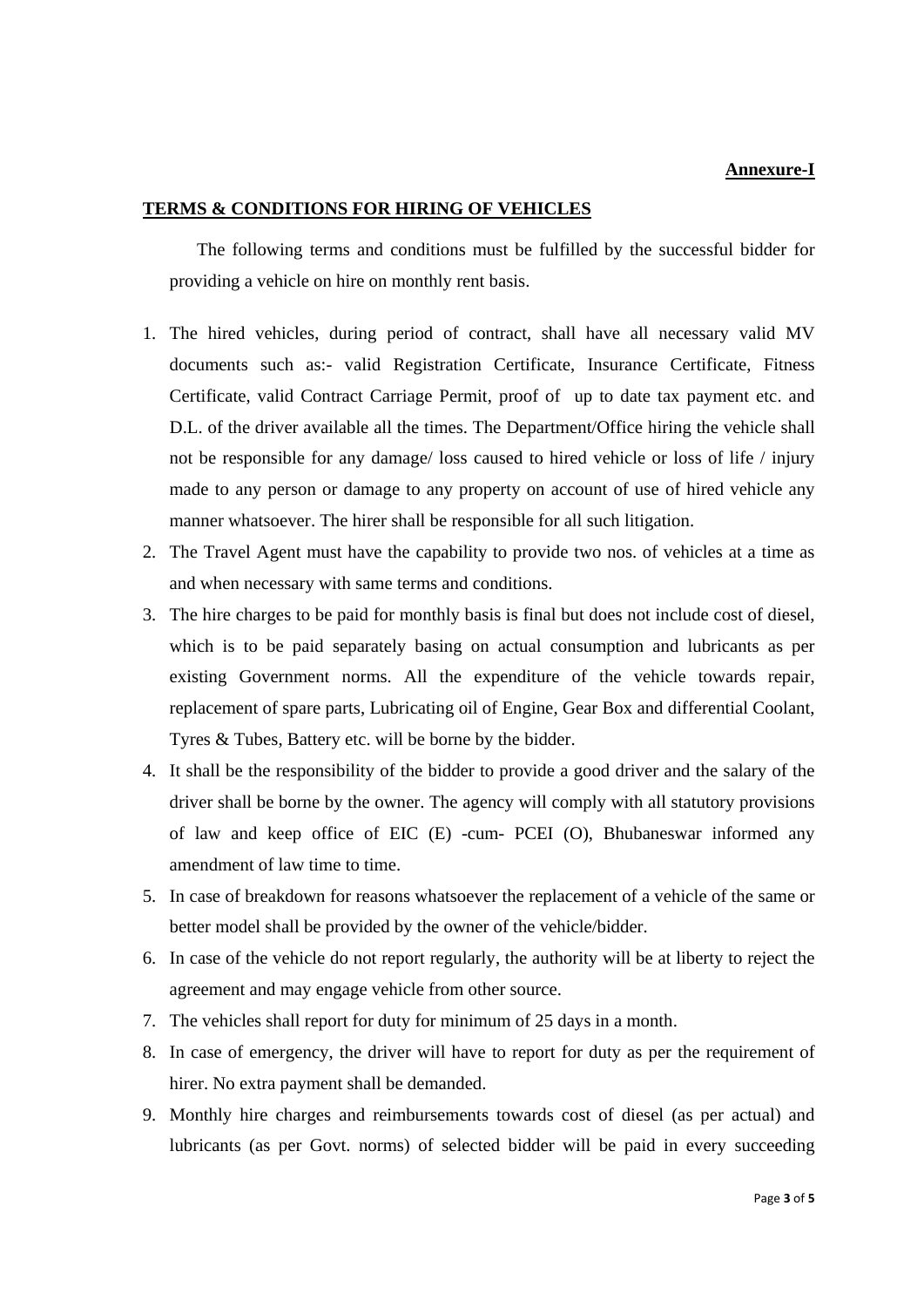month, as far as possible within fifteen days of the submission of bills by the service provider and no advance payment will be made.

- 10. The vehicle shall not be more that 3 years old from the initial registration and also in good running condition during the period of contract.
- 11. If the services are found to be unsatisfactory, the client shall give one month notice and terminate the agreement.
- 12. In case the services provider intends to withdraw the services of his vehicle and terminate the agreement, it shall be mandatory upon him to grant one month notice before such withdrawal of service and termination of agreement.
- 13. If the bidder violates any of the terms of contract, Government shall forfeit the entire amount of security deposit.
- 14. The organization will have no liability whatsoever concerning the employees of the Travel Agent or of the owners of the vehicle. The Travel Agent shall indemnify EIC (E) -cum- PCEI (O) against all loss or damage arising out of or in the course of his employing persons or out of his relations with his employees. The Travel Agent shall be directly responsible for any disputes arising between him and his employees and keep the EIC (E) -cum- PCEI (O) indemnified against losses, damage or claims arising thereof including any workmen's compensation.
- 15. In case of non-fulfillment of any obligations under the contract or law, the EIC (E) -cum-PCEI (O) reserves the rights to withhold payments due to the Travel Agent. The Travel Agent shall at his own expenses carry and maintain such insurance with reputable insurance company / companies as may be required under any law / regulations.

 **Sd/-**  EIC (E) -cum- PCEI, Odisha**.**